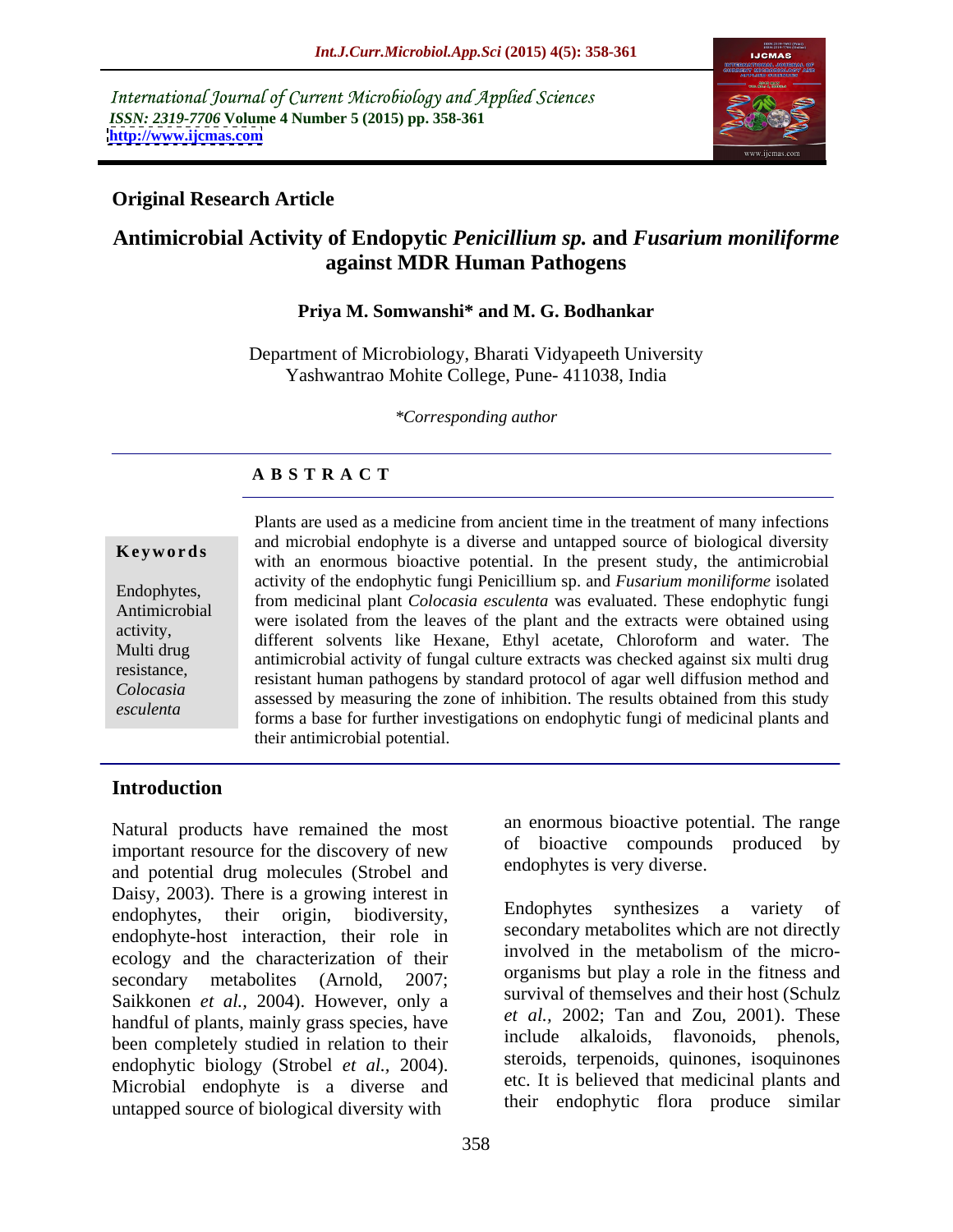pharmaceutical products (Rezwan Khan *et*  considered as diagnostic features for the *al.* 2010). Since, the discovery of morphological identification of endophytic endophytes by Darnel, Germany in 1904 (Tan and Zou, 2001), various investigations have been done on endophytes in different ways which is usually dependent on the **Antimicrobial activity** prospective from which the endophytes were The use of endophytic fungus for the 2003). Research on endophytes reveals that, they are a huge source of medicinal

*Colocasia esculenta* is used as a medicinal organic solvents under reduced pressure. plant in the treatment of skin diseases and The antimicrobial activity of fungal culture also a well known vegetable. Literature extracts was tested against multi drug revealed that less study is available on the resistant pathogens such as *Escherichia coli*, endophytes associated with *C. esculenta*. Studies on the endophytic fungi associated with *C. esculenta* will be of great *Acenitobacter baumanii* and *Salmonella*  importance to understand its medicinal properties. The present study aims at the isolation and screening of endophytic fungi from *C. esculenta* and their antimicrobial added to each well. DMSO was used as a activity against multi- drug resistant human negative control while chloramphenicol was

### **Isolation of Endopytic fungi**

Healthy leaves of *C. esculenta* were The antibiotic resistance pattern of test collected, washed thoroughly under running tap water and were cut into 5to 6 mm diameter and 1 cm in length segments. The The endophytic fungi isolated from leaves of leaf segments were then subjected to surface sterilization by method given by Petrini *Penicillium sp.* and *Fusarium moniliforme.* (1986). Sterilized segments were placed on The antimicrobial activity against multidrug water agar medium supplemented with antibiotic chloramphenicol (50µg/ml). Plates were incubated at 27°C and observed for the growth. The hypal tips were transferred to Various investigators reported endophytic fresh Potato Dextrose Agar plates to obtain microbes from various plants existing in pure culture. Sporulating structures were

fungi. The endophytes were also identified by ITS rDNA sequence analysis.

## **Antimicrobial activity**

being isolated and subsequently examined. The fungal culture extract in liquid growth production of pharmacologically active by Chaoudhary *et al.* (2004). The culture metabolites has been on rise (Knight *et al.,* media and mycelia were separated by compounds. Chloroform and water and the endopyte media was obtained by the method described filtration. The filtrate was extracted with different solvents like Ethyl acetate, Hexane, culture extract was obtained by evaporating *Staphylococcus aureus*, *Pseudomonas aeruginosa*, *Klebsiella pneumoniae*, *typhi* (Table 1)*.*

pathogens. used as a positive control. Plates were **Material and Methods** were recorded as zone of inhibition (in mm). 30µl of endophytic culture extract was incubated at 37°C overnight and the results

### **Results and Discussion**

organism is depicted in table 1.

*Colocasia esculenta* were identified as resistant pathogens is detailed in table 2 and 3.

different ecosystems.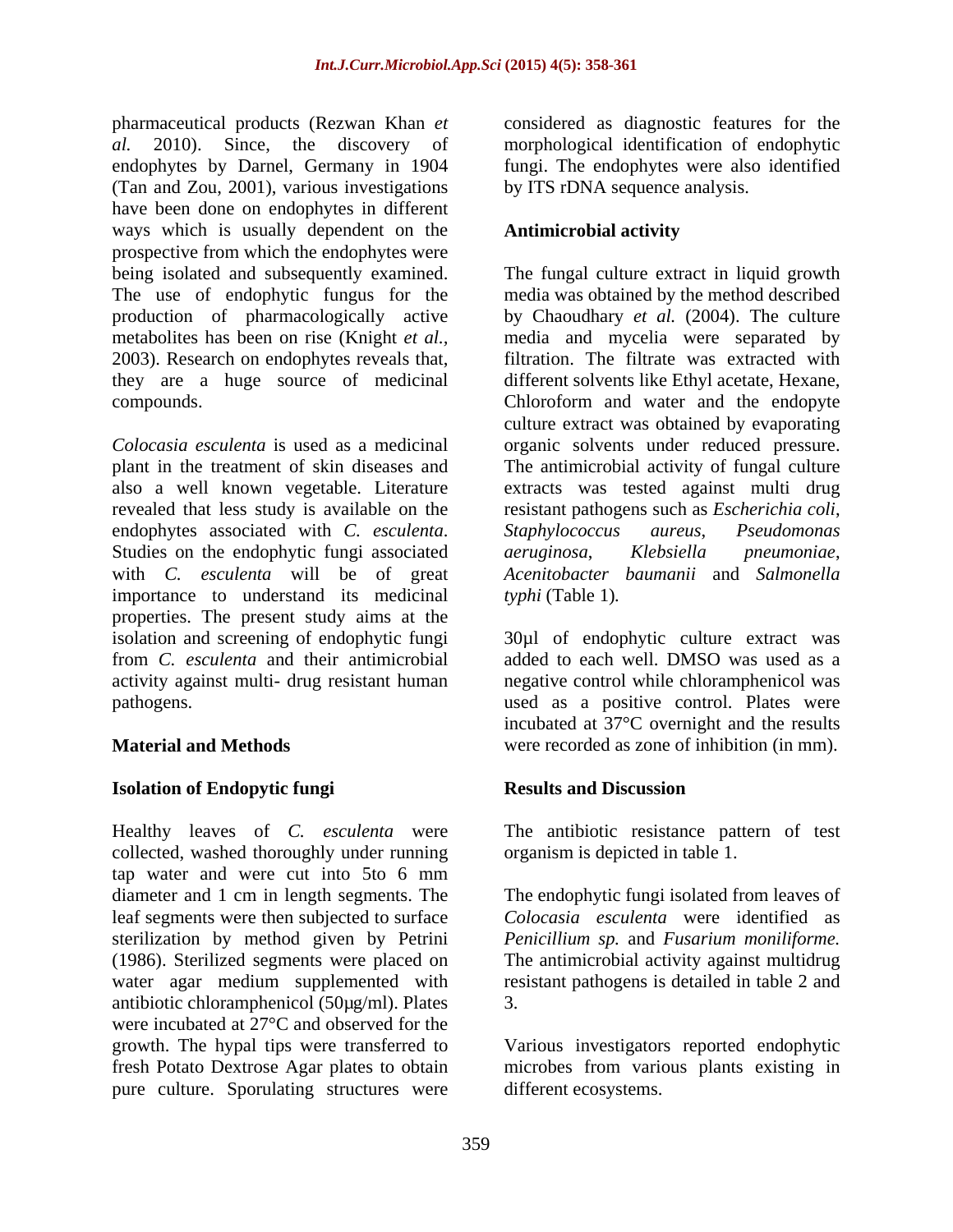### *Int.J.Curr.Microbiol.App.Sci* **(2015) 4(5): 358-361**

| Antibiotics     |                   |  | E. coli   S. aureus   P. aeruginosa   A. baumanii   K. pneumoniae   S. typhi |  |
|-----------------|-------------------|--|------------------------------------------------------------------------------|--|
| Erythromycin    |                   |  |                                                                              |  |
| Ampicillin      |                   |  |                                                                              |  |
| Colistin        | $\mathbf{r}$<br>ĸ |  |                                                                              |  |
| Vancomycin      |                   |  |                                                                              |  |
| Trimethoprim    |                   |  |                                                                              |  |
| Streptomycin    |                   |  |                                                                              |  |
| Tetracycline    |                   |  |                                                                              |  |
| Gentamycin      |                   |  |                                                                              |  |
| Chloramphenicol | $\mathbf R$       |  |                                                                              |  |
| Nalidixic acid  |                   |  |                                                                              |  |
| Norfloxacin     |                   |  |                                                                              |  |
| Kanamycin       | $\bf R$           |  |                                                                              |  |

## **Table.1** Antibiogram of test multidrug resistant pathogens

**Table.2** Antimicrobial activity of fungal culture extract of *Penicillium* sp against drug resistant pathogens

| Sr.      | <b>Name of</b>    |                  |    | Zone of inhibition(mm) |                |                                              |
|----------|-------------------|------------------|----|------------------------|----------------|----------------------------------------------|
| $\bf No$ | <b>Organisms</b>  |                  |    |                        |                |                                              |
|          |                   | Ethyl            |    |                        |                | Hexane   Chloroform   water   Cloramphenicol |
|          |                   | acetate          |    |                        |                | (+ve control)                                |
|          | E. coli           | 21<br>$\angle$ 1 | 15 |                        | 1 <sub>z</sub> | $\sim$<br>$\overline{\phantom{a}}$           |
|          | S. aureus         | 19               | 18 |                        |                |                                              |
|          | P. aeruginosa     | 20               | 22 |                        | $\rightarrow$  |                                              |
|          | A. baumanii       | 21               | 20 |                        |                |                                              |
|          | S. typhi          | 19               | 18 |                        |                | $\bigcap$                                    |
|          | 6   K. pneumoniae | 20               | 19 |                        | 1 <sub>r</sub> |                                              |

**Table.3** Antimicrobial Activity of fungal culture extract of *Fusarium moniliforme* against drug resistant pathogens

| Sr.       | Name of            |                        |                | Zone of inhibition(mm) |                          |                                                      |
|-----------|--------------------|------------------------|----------------|------------------------|--------------------------|------------------------------------------------------|
| $\bf{No}$ | <b>Organisms</b>   |                        |                |                        |                          | Ethyl   Hexane   Chloroform   water   Cloramphenicol |
|           |                    | $\parallel$ acetate    |                |                        |                          | $(+ve control)$                                      |
|           | E. coli            | $\Omega$<br>$\angle U$ | 1 <sub>7</sub> |                        |                          |                                                      |
|           | S. aureus          | 17                     | 15             |                        |                          |                                                      |
|           | $P.$ aeruginosa    | 22                     | 20             |                        |                          |                                                      |
|           | A. <i>baumanii</i> | 22                     | 21             |                        | $\overline{\phantom{a}}$ |                                                      |
|           | S. typhi           | 18                     | 16             |                        |                          |                                                      |
|           | K. pneumoniae      | 20                     | 17             |                        |                          | $\sim$ $\sim$                                        |